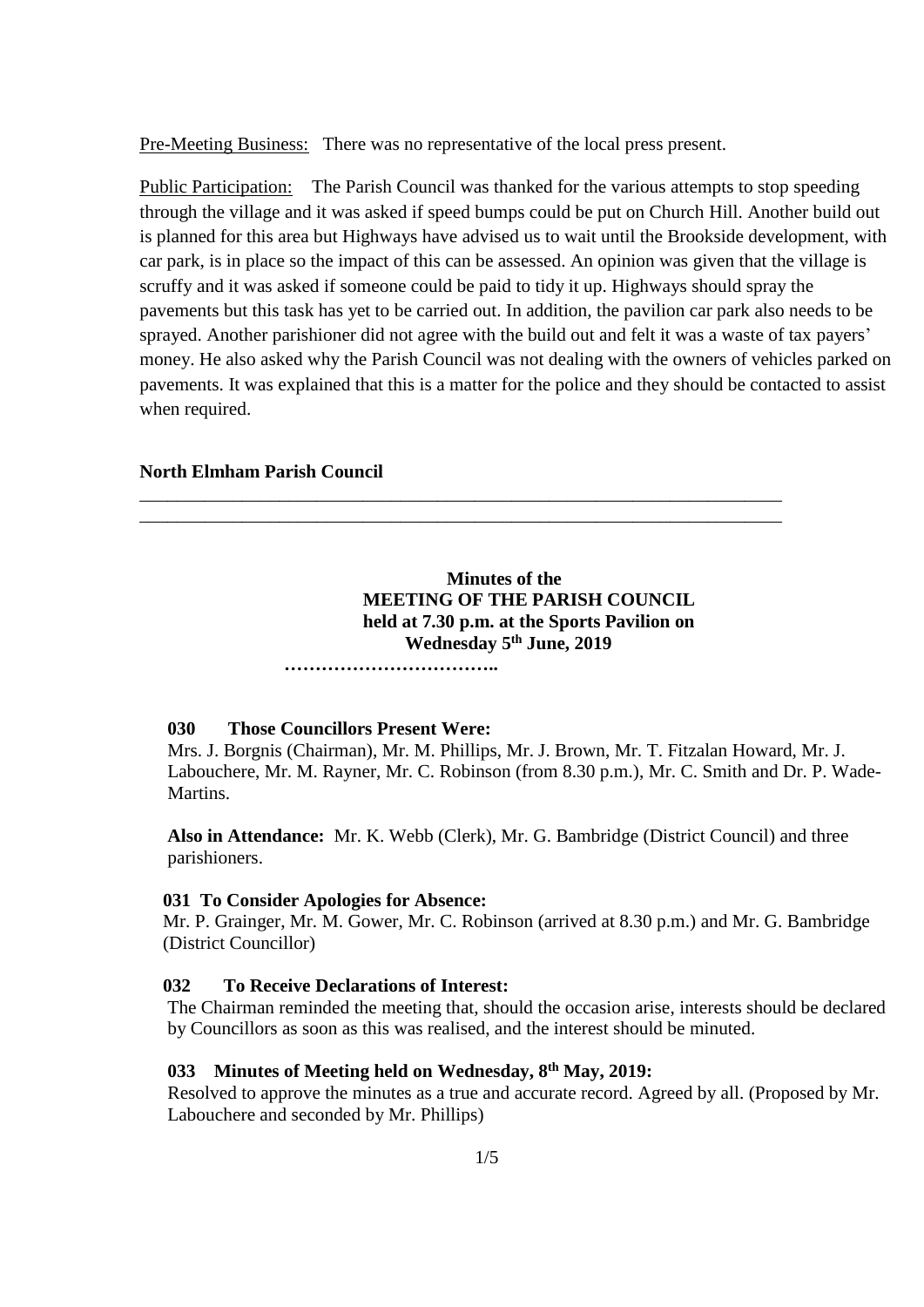#### **UPDATED INFORMATION AND MATTERS ARISING**

### **034 Land Management Matters (item 008)**

- (a) Village Green Some equipment needs attention the zip wire (Mr. Phillips to report) and the gates (Mr. Labouchere to attend)
- (b) Cathedral Ruins The slopes have been cut and the main areas are soon to be cut. Knotweed has returned and will be tackled.
- (c) Cathedral Meadows The new finger post to Cathedral Meadows, the Millennium Wood and public footpath has been installed, replacing the two existing finger posts in the rose garden. Discussion of the Cathedral Meadows information panel was postponed until more members were present at the next meeting. John Labouchere was congratulated on completing the repairs to the Cockerton Memorial seat which had been re-instated by him and Mike Gower.
- (d) Broom Green Nothing to report.
- (e) Millennium Wood The fence is to be tightened.
- (f) Bridleway on disused railway line Nothing to report.
- (g) Prince William Wood Nothing to report.
- **035 Street Lights (item 009)** Nothing to report

#### **036 Highway Matters (item 010)**

Dr Wade-Martins and the Clerk reported that:

- a. Breckland have now responded to the proposed changes to the location of the Station Road sign and the need to install a new Billingford Road sign. They have misunderstood the correct position of the Station Road sign and a corrected position will be sent to them.
- b. There is still no sign of the Highway Rangers who were "coming soon" in February.

c. The new build-out was constructed successfully, although the temporary signage for the road closure was a disaster. The contract supervisor was helpful by bringing in banksmen to enforce the closure arrangements. PWM has written to our Highways engineer and his assistant to thank them for the outcome and to point out how defective the temporary signage proved to be. Highways had agreed to let ambulances through in an emergency to the surgery which was helpful.

- c. The double yellow lines were re-painted before the road was re-opened to traffic.
- d. A group of councillors had attended a site meeting with the Clerk earlier in the week to review the proposed parking scheme for Eastgate Street and had given it their full support with one slight adjustment to the length of the white H-bar. Council agreed that the next step was to carry out a consultation with the residents, and the chair will draft a consultation letter.
- e. PWM reminded Council that it will soon be time to consider a further Parish Partnership bid but it seems sensible to complete the proposal for the Eastgate Street parking scheme first.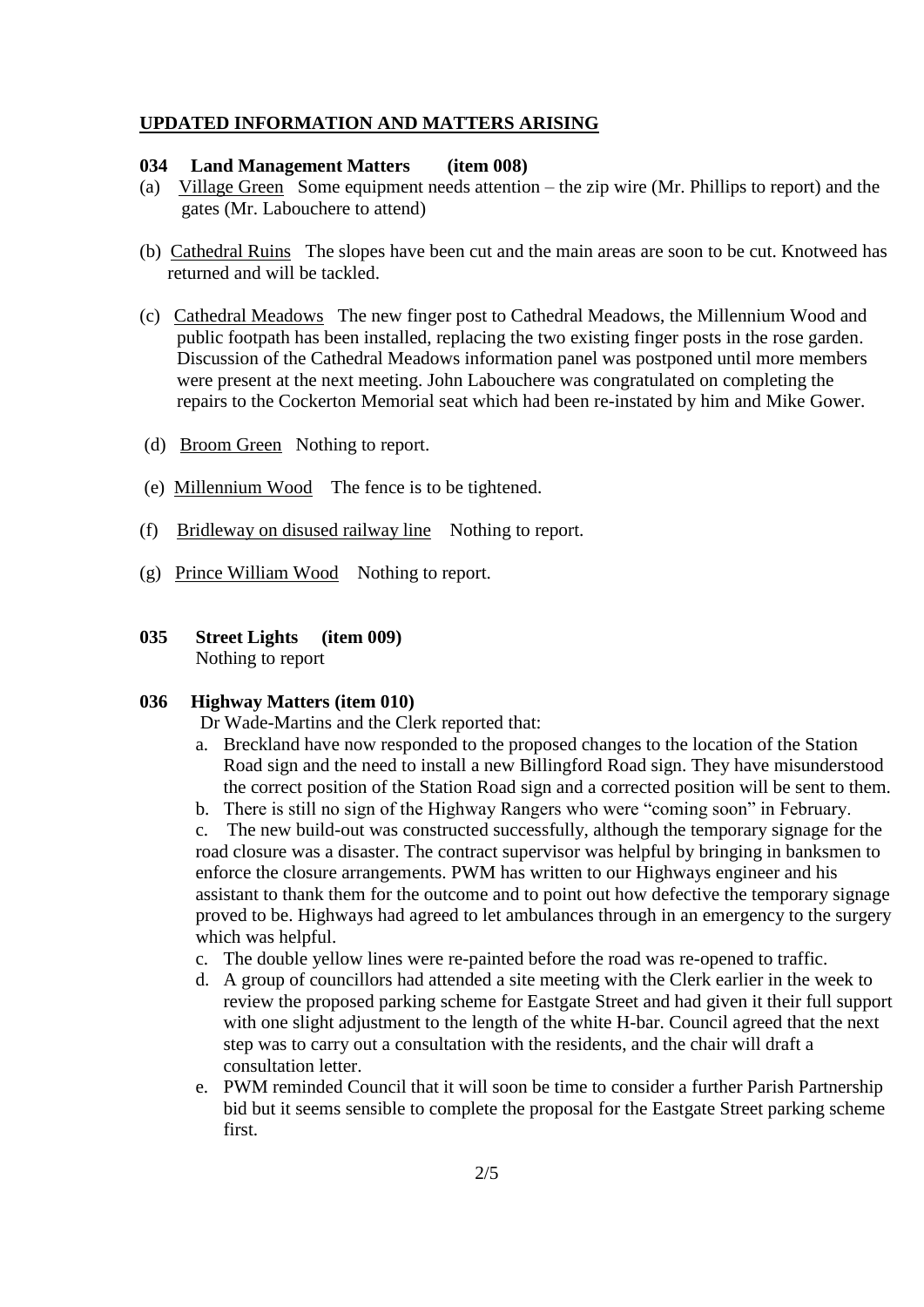- f. The Clerk had sent letters to the Chief Constable and to the Leader of NCC about their reluctance to receive the data from the SAM2 speed signs and to install elevated yellow warning lines at the approaches to the Kings Head crossroads.
- g. Police Officer Paula Gilluley had been invited to this meeting but had not responded.
- h. Following comments made by a member of the public at the start of the evening, PWM will contact Highways about:
	- Not spraying the pavements and roadside verges,
	- Not sweeping the verges,
	- The lack of a visit from the Highway Rangers since February,
	- The lack of information about creating an account with them to report Highways issues.
- **037 Eastgate Centre (item 011)** Nothing to report.

### **038 Pavilion and Playing Field – Play Area (item 012)**

Mr. Brown is to obtain two quotations to have the pavilion decorated. The pavements and car park need spraying and Dr. Wade-Martins will obtain two quotations from contractors with the appropriate licence. Dr. Wade-Martins will also speak to Highways about sweeping the village.

- **039 Allotments (item 013)** Nothing to report
- **040 Volunteers (item 014)** Nothing to report
- **041 Village Institute Hall (item 015)** Please see item 051
- **042 Website (item 016)** Nothing to report
- **043 Traffic and parking issues in Eastgate Street (item 017)** Nothing to report
- **044 Church Meadow update (item 018)** PWM had examined the old ash tree at the entrance to Church Meadow and feels that it is unsafe with many dead branches. The job was too big for Julian Duffield and a tree contractor will be asked to quote for (a) total felling and (b) removal of the dead limbs. The spraying of Church Meadow has killed most of the nettles and thistles but a further knapsack spray may be necessary.
- **045 V.E.T.S. (item 020)** Nothing to report
- **046 Draft agreement re the sale of land at Brookside Farm (item 021)** Plans should be available in the near future.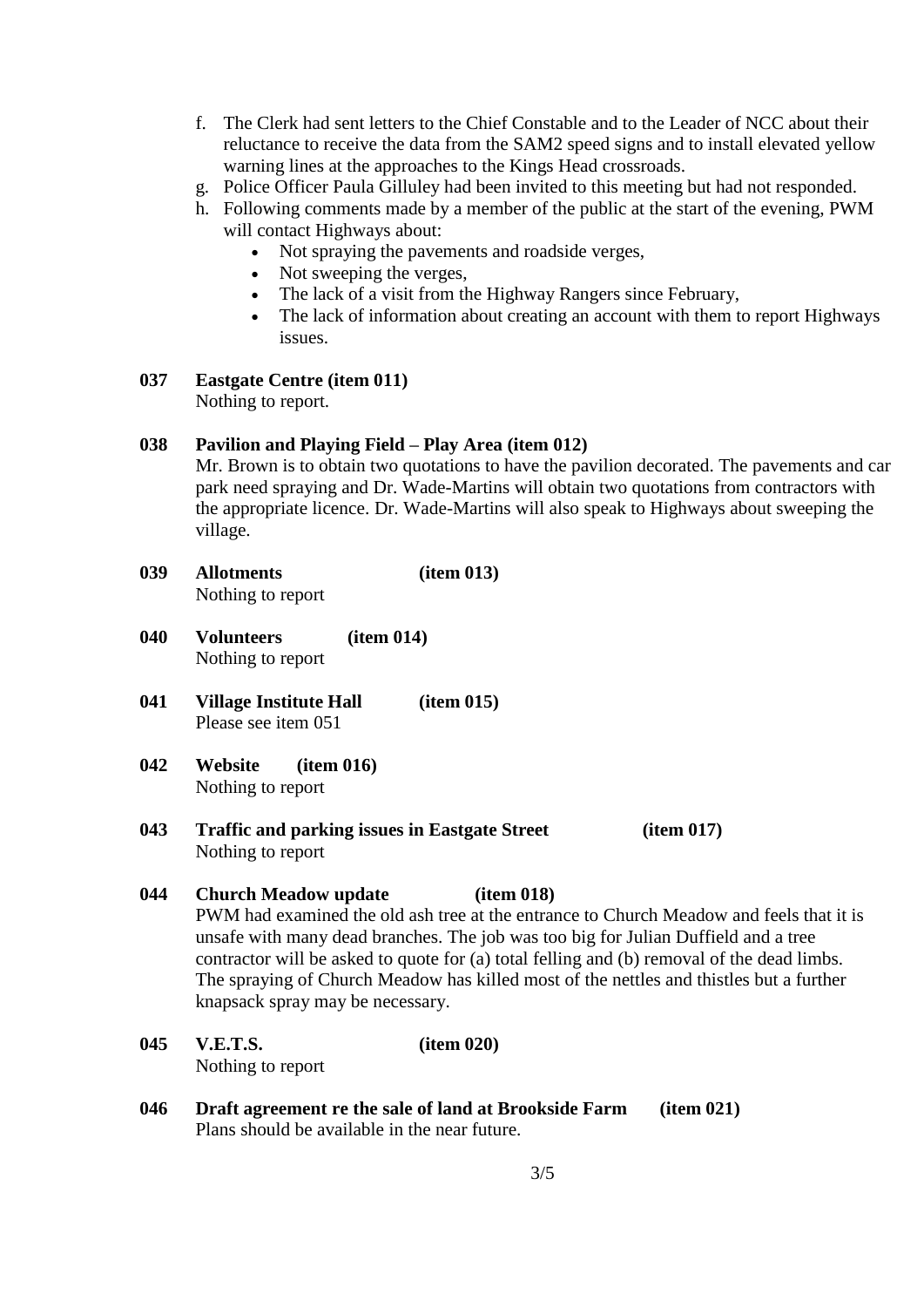**047 Plans for all weather footpath from Oak Avenue to Spencer Close (item 022)** Mr. Smith is in the process of obtaining quotations.

### **048 Pump at the north end of the village**

Not all the pieces remain but a quotation for £1,270 has been obtained. This sum is in the budget and it may be possible to obtain a grant from Breckland Council.

### **049 Plaque for the King's Head pump**

This matter is proceeding and Mr. Phillips has produced wording for the plaque.

### **050 Rental assessment**

It was agreed by all not to agree to Mr. Fish's request to reduce his rent by £100 for this year. Proposed by Mr. Phillips and seconded by Mr. Labouchere.

Mr. Grainger had previously proposed to have a review of rents and assets. It was agreed to place this matter on the agenda for the meeting to be held in August. In the meantime, the Chairman, Vice Chairman and Mr. Grainger will have a meeting.

## **051 Memorial Hall**

Mr. Smith reported that a meeting had been held and there is a plan for refurbishment. The kitchen and toilets, in particular, need attention. Quotations are being obtained. The stage area requires improvement as well.

### **052 Welcome – VE Day 75**

A reminder had been received regarding this important event which is to take place on  $8<sup>th</sup>$ May, 2020. Something is apparently being planned at the Memorial Hall (40's night and street party). The matter will be placed on the agenda for the meeting to be held in August.

#### **053 Duties and responsibilities of Councillors**

A new list has been produced.

#### **054 Accounts for Payment and Schedule of Income**

## **a) Resolved to approve the following Accounts for payment:-**

| 11/5/19 | E-on (street lights $-$ April)                               | £195.62 |
|---------|--------------------------------------------------------------|---------|
| 5/6/19  | D. Tyson (pavilion cleaning for May)                         | £98.52  |
| 5/6/19  | R. Brown (various items for allotments and pavilion)         | £80.91  |
| 5/6/19  | CGM (grounds maintenance)                                    | £781.12 |
| 5/6/19  | K. Webb (Clerk's pay for May)                                | £693.44 |
| 5/6/19  | HMRC (tax on Clerk's pay)                                    | £77.40  |
| 5/6/19  | HMRC (National Insurance on Clerk's pay)                     | £15.22  |
| 5/6/19  | J. Labouchere (restoration of Cockerton seat inc. materials) | £138.10 |
| 5/6/19  | R. Hart (supply and application of herbicide to meadow)      | £222.00 |
| 5/6/19  | Surelock Security (padlocks and chains – gates)              | £51.84  |
| 5/6/19  | Paper-Klip (box of copier paper)                             | £22.50  |
| 5/6/19  | J. Duffield (work in Cathedral Ruins – April)                | £388.00 |
| 5/6/19  | J. Duffield (work in Cathedral Ruins – May)                  | £382.96 |
|         |                                                              |         |

(Expenditure approved by all members)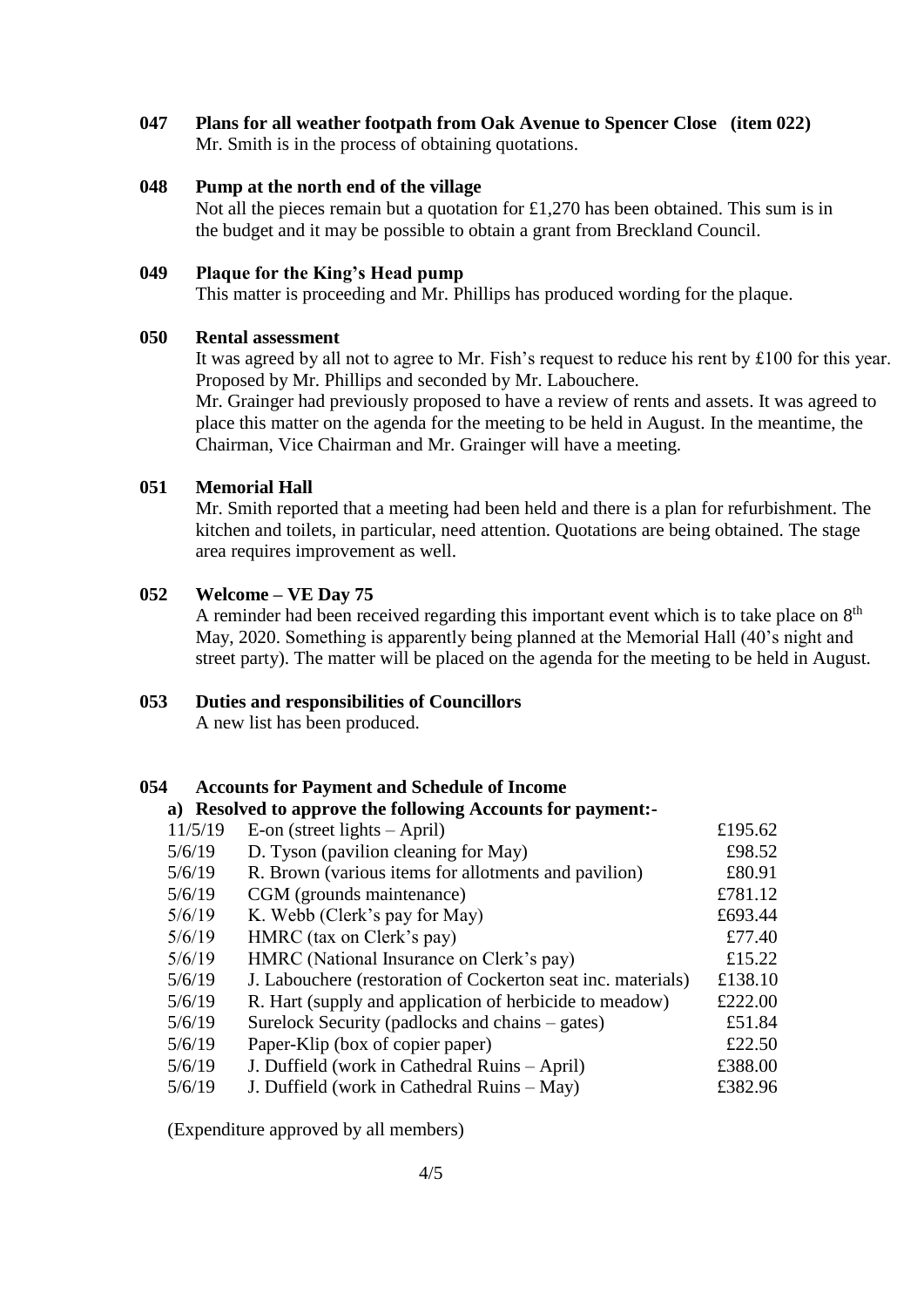## **b) Schedule of Income:**

| o, ocneane of meonie: |                                       |           |  |
|-----------------------|---------------------------------------|-----------|--|
|                       | 9/5/19 Pavilion takings               | £50.00    |  |
|                       | 16/5/19 Breckland Council (recycling) | £1,218.11 |  |

Balances (as at 17/5/19):- Current a/c - £67,727.31, Business Premium a/c £27,920.61

## **055 To consider planning applications and determinations:-**

# **a) Applications**

- (i) Martin Collier to replace sash windows with slimline double-glazed units at Mill House, Worthing Road - (3PL/2019/0516/LB) – no objections
- (ii) Hellen Hetherington erection of extensions to side of property and add a skin around the existing walls at Dale Farm, Great Heath Road (revised location plan and ownership certificate) – (3PL/2019/0332/F) – Planning Group to visit to inspect
- (iii) Jermy Ashford brick build double garage at Orchard House, Pump Street (3PL/2019/0537/F) – no objections

# **b) Determinations**

None

# **056 CORRESPONDENCE –5/6/19**

- 1) Clerks and Councils Direct magazine for May 2019
- 2) Breckland Council's re-consultation on main modifications to the Local Plan
- 3) CPRE pledge re NNDC's Draft Local Plan consultation
- 4) Police Crime Update report for May 2019
- 5) Invitation to the Fakenham Railway Heritage Project 20/7/19 (to be attended by Dr. Wade-Martins and Mr. Rayner)
- 6) Letter of introduction from the new Leader of Breckland Council
- 7) Letter from Billingford Parish Council regarding increased traffic and noise on the B1145. (All in favour of taking no action regarding a united response – proposed by Dr. Wade-Martins and seconded by Mr. Smith)
- 8) Letter from Norfolk Wildlife Trust re habitat and ponds project (Clerk to advise them of the Upper Wensum Cluster Farm Group and Broom Green pond)

# **057 Announcements**

There will be a meeting on  $12<sup>th</sup>$  June in the pavilion to discuss a fun cricket match which is to take place on the August Bank Holiday.

# **058 Agenda items for next meeting:**

- a) New information panel
- b) Memorial Hall Working Group

# **059 Next Meeting:**

Wednesday,  $3<sup>rd</sup>$  July 2019 at 7.30 p.m.

There being no further business, the meeting closed at 9.30 p.m.

Chairman Date

\_\_\_\_\_\_\_\_\_\_\_\_\_\_\_\_\_\_\_\_\_\_\_ \_\_\_\_\_\_\_\_\_\_\_\_\_\_